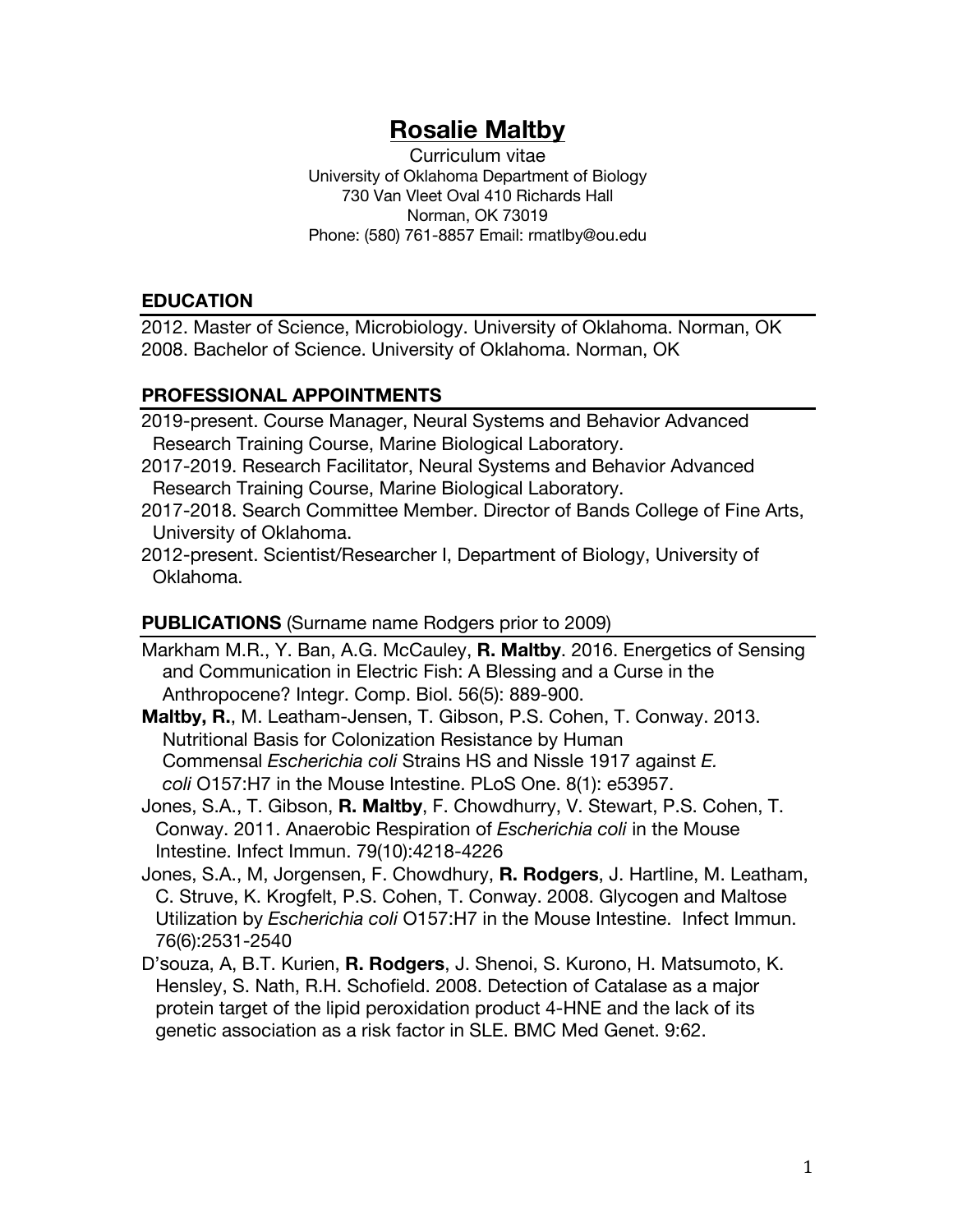### **PUBLISHED CONFERENCE ABSTRACTS**

- **Maltby, R.**, K.L. Willis, M.R. Markham. 2020. Weakly Electric Fish as Charismatic Midi-fauna: Lessons in Neuroscience Broader Impacts. *ntegrative and Comparative Biology* 59, P1-238.
- **Maltby, R.**, M. Nourbakhsh-Rey, M.R. Markham. 2019. Metabolism Sensing Mechanisms in the Electric Organ Cells of a Weakly Electric Fish. *Integrative and Comparative Biology* 58, P2-81
- Ban, Y., B.E. Smith, **R. Maltby**, C. Connolly, M.R. Markham. 2016. Spatial uncoupling between sodium activated potassium channels and voltage gated sodium channels in electrocytes of the weakly electric fish Eigenmannia virescens. *Integrative and Comparative Biology* 56, E11-E11
- Markham, M.R., **R. Maltby**, H.L. Riedmann, P.M. Sinnett, Y. Ban. 2016. Energetic adaptations and constraints in active sensory and communication signals. *Integrative and Comparative Biology* 56, E137-E137
- Riedmann, H.L., E.N. Ahadizadeh, **R. Maltby**, M.R. Markham. 2014. Comparative analysis of Na+/K+ ATPase alpha subunits from the electric organs of weakly electric fish with low and high discharge rates. *Integrative and Comparative Biology* 54, E338-E338

## **AWARDS AND HONORS**

2003. Sir Alexander Fleming Scholar. Oklahoma Medical Research Foundation.

### **CAMPUS/DEPARTMENTAL TALKS**

- 2012. *The nutritional niche of the human commensal Escherichia coli HS in the mouse intestine*. Master's Thesis Defense. University of Oklahoma Department of Botany and Microbiology.
- 2011. Escherichia coli HS: Potential probiotic. University of Oklahoma. Department of Botany and Microbiology Seminar.
- 2009. *Carbon nutrition of the human commensal Escherichia coli HS in the mouse intestine*. University of Oklahoma. Department of Botany and Microbiology Seminar.

## **PROFESSIONAL AFFILIATIONS**

2016, 2017-present. Society for Integrative and Comparative Biology 2008-2012. American Society for Microbiology

### **TEACHING EXPERIENCE**

**Graduate Student Teaching Assistantship.** University of Oklahoma.

Department of Botany and Microbiology

Introduction to Microbiology Lab. Fall 2011.

Ecology and Pathogenic Microbiology Lab. Spring 2012, 2011, 2009, 2008

Pathogenic Microbiology and Immunology. Fall 2009.

Introduction to Molecular Biology. Fall 2009.

Fundamentals of Microbiology Lab. Spring 2009, Fall 2008.